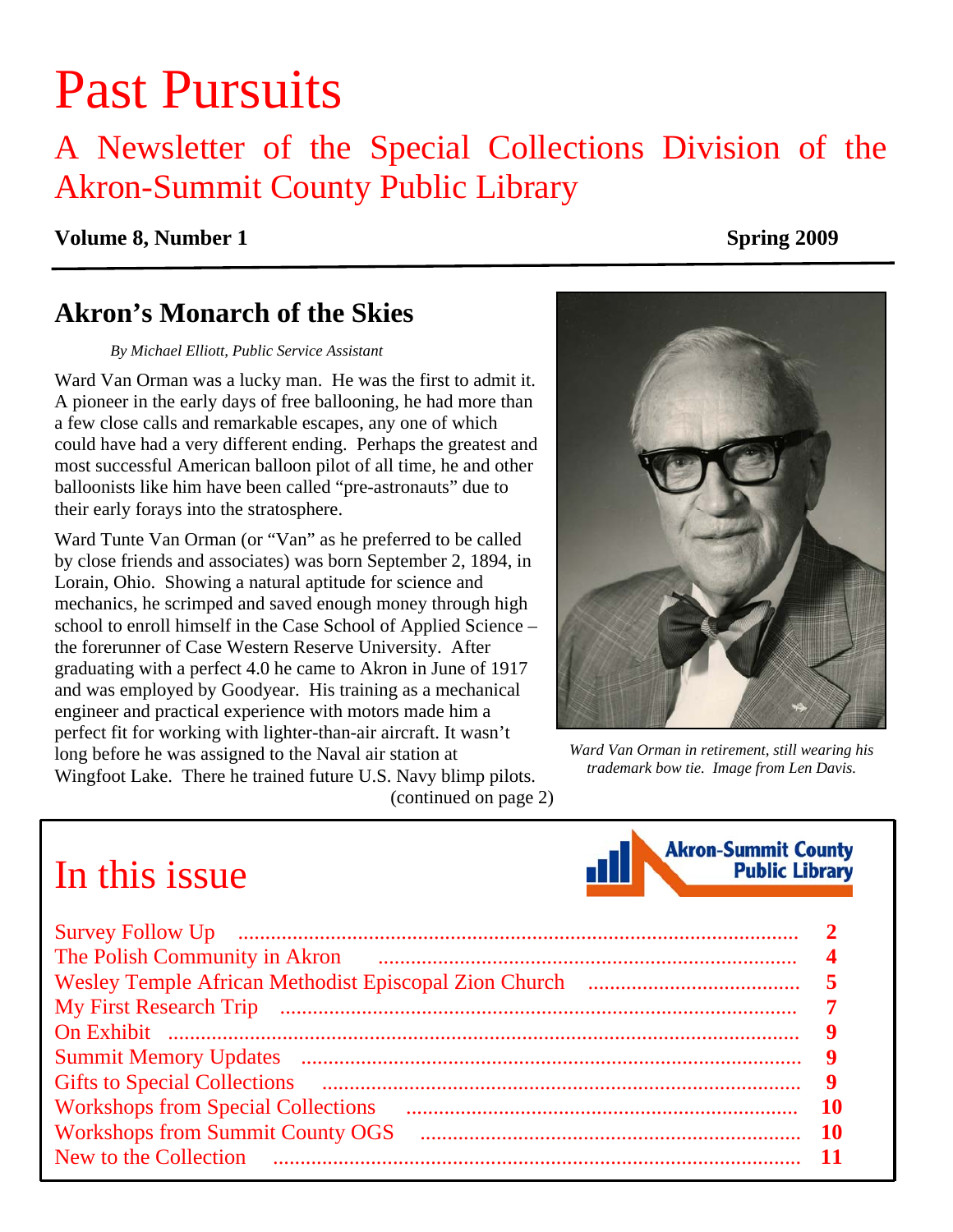Thank you to all of you who completed our online survey. We had nearly 100 responses and many fantastic ideas for future projects. We are investigating several for 2009. There were also many questions posed in the comments section of the survey. Two of the most frequently submitted questions appear below. We are always interested in your feedback so if you missed the survey, you can send us your comments or suggestions at [speccollections@akronlibrary.org.](mailto:speccollections@akronlibrary.org)

**Q:** Can the library provide access to the Ancestry database from patrons' home computers? **A:** Unfortunately, no. The providers of Ancestry Library Edition do not sell a subscription that includes an option for home use by patrons.<br>Although his skills played the major part, good

Q: Why aren't all of the censuses available online? A: The short answer is they are but with a significant limitation. All of the census records that are publicly available are available online, even from home to library patrons. Census records are made available for research 72 years after the information is collected. The most recent U.S. Census available to the public is 1930.

Currently the library's subscription to Heritage Quest Online includes home access for our patrons. So, as a library patron, you have online access to all of the census records that are available to the public. The limitation is that Heritage Quest has not indexed several of the census years. The 1830, 1840, and 1850 census records are available but not searchable. You can only browse the records. The 1930 census is only partially indexed. Connecticut, Delaware, Maryland, Texas, and Virginia are searchable but the other states for the 1930 census can only be browsed. To access the states or years that are not indexed, select Search Census from the Heritage Quest Online page, then Browse. You will be prompted for the census year, state, county, and town. Then you can review all of the scanned images for that census. Heritage Quest has not published a timeline for when their indexing might be complete.

# <span id="page-1-0"></span>**Survey Follow Up Akron's Monarch (continued)**

By Joanne O'Dell, Librarian **Van Orman's first brush with lady luck involved one** of his students at Wingfoot Lake. The student's arrogance and overconfidence in his ballooning skill was beginning to try Van's patience. To teach him a lesson in humility, Van Orman landed the balloon into a wheat field near Kent and informed the student it was time to solo. However, as he was climbing out of the basket, an unexpected breeze blew the balloon back aloft several hundred feet with Van Orman hanging on for dear life. Panic stricken and paralyzed with fright, the student finally managed to stammer "what do I do?" His strength fast ebbing, Van Orman directed the novice pilot to vent gas from the balloon until they lost buoyancy. Van Orman's strength finally gave out just a few feet above the ground and he walked away uninjured.

> fortune also figured into Van's accomplishments. He won five national races and was a three-time winner of the prestigious James Gordon Bennett Cup awarded annually to the winner of the international race. Balloon racing was somewhat popular in the 1920s and fostered national pride. Van Orman won the international race in 1926, 1929 and 1930, although he always maintained he should have been awarded the victory in 1925. In that one he and his assistant were swept out to sea and landed on a ship in the Bay of Biscay – even Van Orman claiming it was a 1 in a 100 chance. Given to understatement, he ever afterwards declared that it had been a "close call." And it was, too, as receiving a dunking in the ocean on a dark night with limited resources would have almost certainly been fatal. He remained lifelong friends with the German ship Captain who would come to America and spend his vacation in Akron. Unfortunately, the race committee decided against Van as the rules stated anyone landing in water would be disqualified.

Of all Van Orman's experiences in the air, what transpired in the national race on May 31, 1928 was the most tragic. Most of the balloons that took off from McKeesport, PA that day were soon overtaken by a violent storm. Caught in the full fury of the storm, Van Orman went through a series of

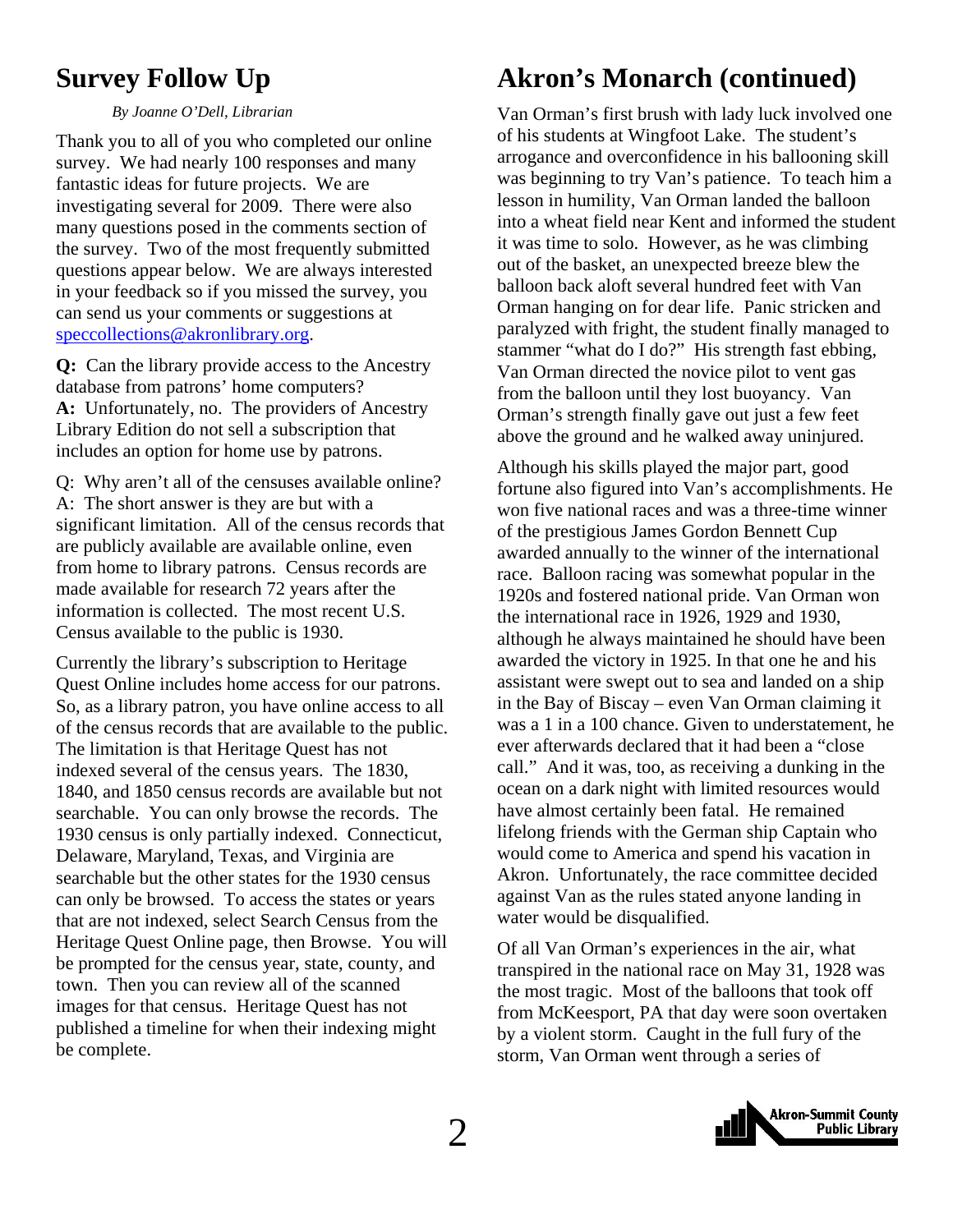harrowing events that would have tested the mettle of the average person. The balloon was taken up and down like an express elevator, the air currents causing the basket beneath the balloon to oscillate wildly in a 25-foot circumference. During the repeated trips up and down over the next few minutes the explosive hydrogen in the balloon would roar out of the emergency outlet while downdrafts hurled them earthward so fast that it was necessary to throw out most of their sand ballast simply to check their descent. The balloon finally exploded with a lightning strike that killed his assistant and good friend, Walter Morton, while they were at about 3,000 feet altitude, plummeting the basket back to earth. Pneumatic bumpers on the bottom of the basket, padding on the floor – and again that famous luck – saved the unconscious Van Orman, cheating death once again and keeping him from any serious injury.



*Ward Van Orman on the left with his assistant, Walter Morton, photographed shortly before the illfated international race on May 31, 1928.* 

Nor were the dangers strictly operational. At least once while in the air, gunshots were directed his way. And just before the 1925 National race, he was assaulted by an unknown assailant whose apparent intention was to physically injure Van Orman to prevent him from participating in the race. He was able to fend off this man but always maintained he thought this was a "hired hit" by one of his competitors in the race that year.

Not all events were negative. There could be benefits and humorous events too. Van Orman frequently mentions in his autobiography the experience of utter peace while ballooning – away from almost all noise. Once, during prohibition, near Murfreesboro, Tennessee he landed and was soon surrounded by several locals armed with shotguns who had apparently been engaged in distilling and thought he could be a federal agent. He cracked open the "medicinal" fifth of whiskey and passed it around allaying their suspicion. Having made new friends, they cheerfully assisted in folding and packing up the balloon and provided transportation to the nearest town.

Perhaps his most charming story was as they were once flying low over the outskirts of Salem, Ohio on a cold winter morning. A woman shaking out her tablecloth in her backyard spied them above and no doubt not expecting the offer would be accepted, invited them to a full bacon and eggs breakfast. Landing in the next open field, Van Orman and his aide walked briskly back to the house where the surprised but obliging matron was as good as her word.

The international race of 1933 was one in which his intuition told him not to participate. He should have listened. After crash landing in the Canadian wilderness, he and his assistant were lost for two weeks and given up for dead. After the crash, they took stock of their meager supplies and found a few cans of food. Complicating their precarious position, one of the cans of beans they had along was spoiled and they began suffering from ptomaine poisoning. They were only saved by stumbling across a telephone line and severing it. They were found by a repairman sent out to find the break in the line. Not a young man anymore and a single parent (he had lost his first wife the previous year), this experience was the last straw that got him out of balloon racing.

His post aeronautical professional career was comparatively mundane, but no less productive. He stayed at Goodyear and held several positions over the years, including manager of the physics test lab, until his retirement in 1962. While at Goodyear, he invented several useful devices, among which was

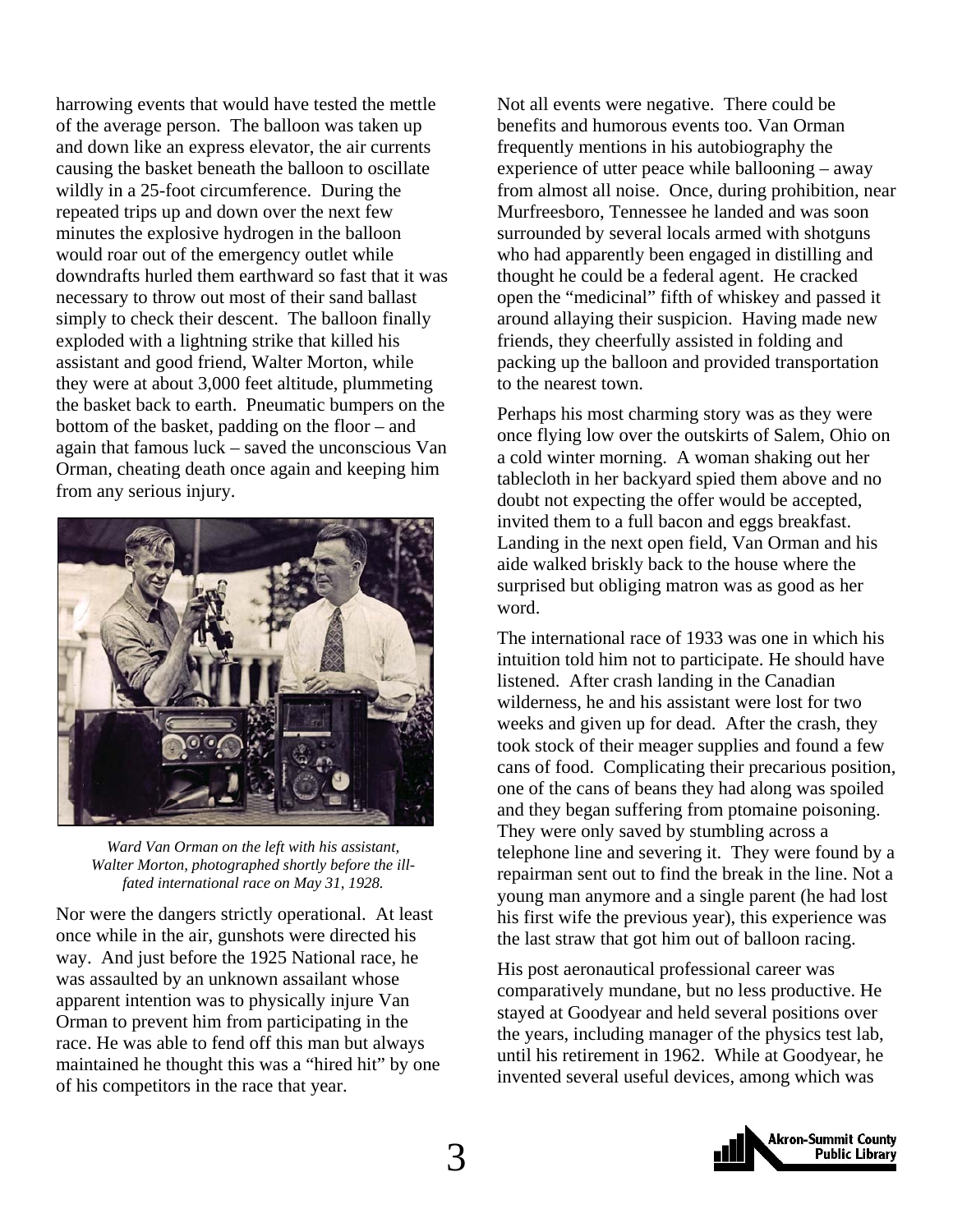<span id="page-3-0"></span>an early form of self-sealing gas tank which saved countless lives. He also invented the "airtightzipper," which was imperative for high altitude flying. Although very modest by nature, Van Orman always considered his inventions his greatest accomplishments as they benefited others.

Van Orman's post-work life was also active. He was a Shriner and felt an obligation to visit patients, particularly children, in hospitals. He would take along his harmonica, which had been provided to him as a smoking substitute by Ernst Lehman (who later died in the Hindenburg disaster), Captain of the Graf Zeppelin. Smoking was strictly *verboten* on board the hydrogen filled Graf, and every time the craving for a cigarette hit, Van Orman would reach for his harmonica, most likely to the annoyance of his fellow passengers. In retirement, he indulged himself in his boyhood hobby of model trains, and neighbors and friends discovered he was a whiz at repairing clocks and small appliances. He also embarked upon a second career, of sorts, as a motivational speaker, travelling around the country to universities and businesses to talk of his experiences. Characteristically charging no speaker's fee, he was content with his lodging and a good meal. And of course he would periodically take to the sky in hot air balloons until within a year or two of his passing.

Ward Van Orman died from the effects of a stroke on March 11, 1978 and is buried between his wives in Akron's Rose Hill cemetery. No one could ever claim he didn't live a full life or dispute his claim to having good luck.

#### **Subscribing to Past Pursuits**

Past Pursuits is an electronic newsletter e-mailed to more than 700 subscribers four times each year. To subscribe, send a message to [speccollections@akronlibrary.org.](mailto:speccollections@akronlibrary.org)

Hard copies of the newsletter are also available. You may request to be added to the physical mailing list by calling 330.643.9030.

# **The Polish Community in Akron**

#### *By Jane Gramlich, Librarian*

The country we now know as Poland endured many political upheavals between the late eighteenth century and the end of World War II. For over 120 years, Poland was occupied by Russia, Prussia (Germany), and Austria, and the occupying nations often sought to suppress Polish culture. Polish natives attempted increasingly frequent and bloody uprisings against the three countries, to no avail. It was amid this unrest that millions of Poles immigrated to the United States between the 1880s and early 1900s. Census records from this time often show area of origin with terms such as "Russia Poland" and "Austria Poland."

Census records can also give us a good idea of the settlement patterns of ethnic groups at the time the census was taken. On the Library database Ancestry, it is possible to narrow a census search using county, township/city, and place of birth, which brings up a list of all individuals reporting a particular birthplace and living in a particular area. For some census years, it is possible to narrow the search by parents' birthplace, resulting in information on the first generation of Americans born to immigrants.

Although greater numbers of Polish immigrants settled in Cleveland, creating a strong identity and culture in areas like Slavic Village, Akron has also been home to a sizable number of individuals with Polish heritage. The 1910 census reveals the seeds of the Polish community in Akron. North Canal Street was the center of a Polish settlement, with scattered households on streets nearby, including North Maple Street, Aetna Street, and West North Street. While a few of the households contained just one family, the majority took in fellow countrymen as boarders, and the general pattern of boarding was similar. Boarders were usually recent immigrants, and those boarding them were more established, having been in the United States longer. This was probably a common immigrant experience, one that was beneficial to both parties. Recent immigrants could stay with those who had come before them, helping them adjust and become acclimated. More settled families

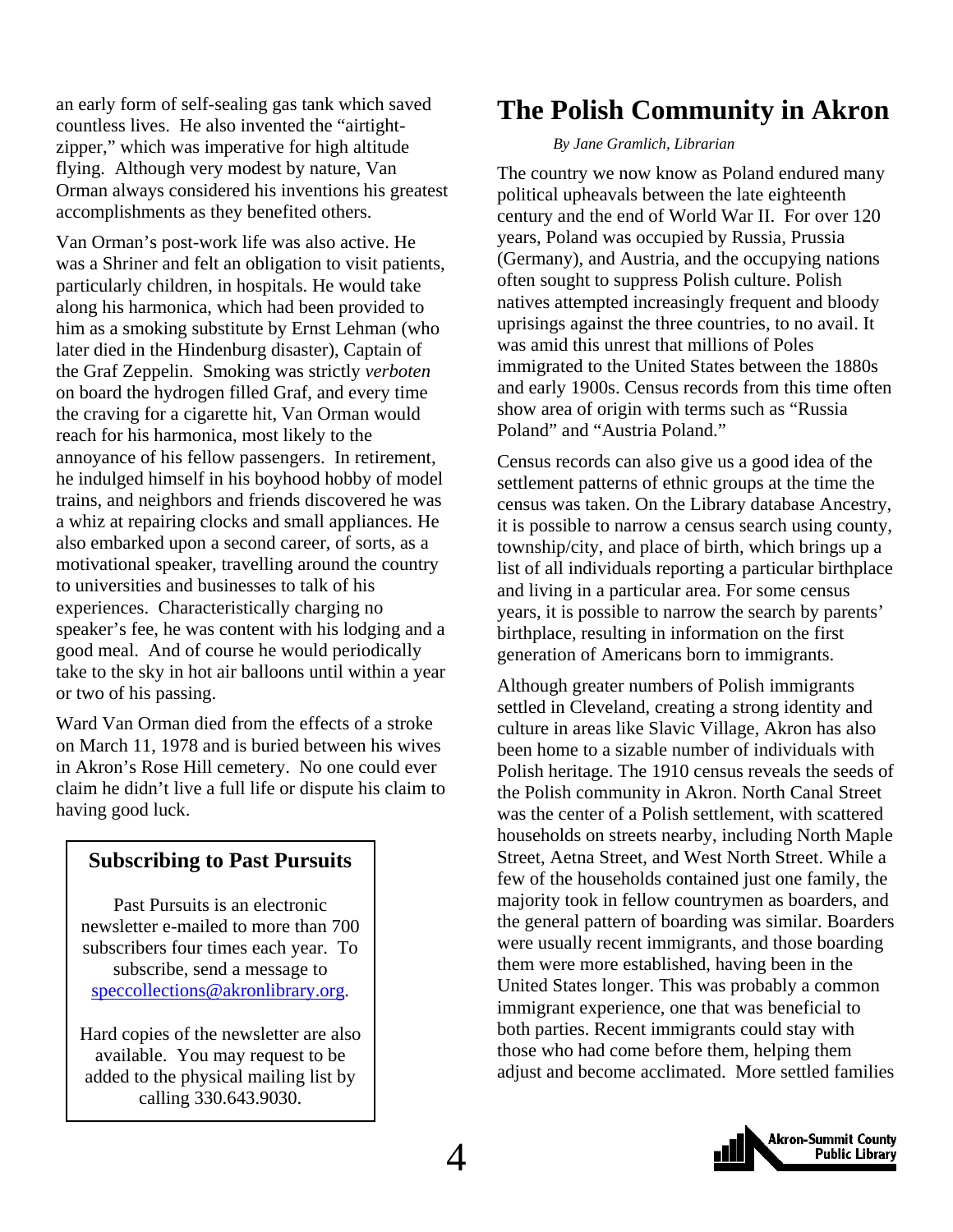<span id="page-4-0"></span>taking in boarders could make extra money and catch up with the news from back home.

The 1910 census shows Victor and Mary Colessi, who had both immigrated by 1904, boarding four men who arrived between 1906 and 1909. Similarly, Andrew and Bernice Kosowski, who came over in 1903 with son James, boarded a man who arrived in 1909. In all, 48 Polish immigrants and their children lived on North Canal Street in 1910, in households closely clustered together. It was an area that also included Hungarian, Serbian, and African American families. The next decade saw a rapid increase in Akron's population, and Polish residents were among this surge. By 1920, over 1,600 people in Summit County had been born in Poland, and over 2,700 reported Polish parentage. The vast majority lived in Akron, with about 250 individuals scattered throughout the rest of the county.

The largest and most well-known institutions serving the Polish residents of Akron have been St. Hedwig's Church and its spinoff organization, the Polish American Citizens Club. St. Hedwig's Church was formed in 1912 but did not have a church building until the following year when a small structure was built at Otis and Lods Streets. In the interim, they held services at St. Vincent's and St. John the Baptist. As the population soared, the tiny building quickly became inadequate. In July 1924, Rev. Frank J. Koslowski transferred to the church from another St. Hedwig's in Lakewood. He is credited with planning the construction of the current St. Hedwig's Church, which was dedicated with a Christmas Mass on December 25, 1925. It included an auditorium and school, and at the time, the membership was about 400 families. St. Hedwig's was the focus of a compelling article in the *Akron Beacon Journal* on November 12, 1939, just two months after Germany had invaded Poland and World War II began. The article described the women of the church sewing clothing for refugee children and donating them through the Red Cross. Many of the women could recall their own traumatic experiences as children during World War I, and many had close relatives still living in Poland whom they could not contact.

With circumstances such as these, it is easy to see why for many years, people of Polish descent remained close and supported each other. The Polish American Citizens Club is probably the best example of their spirit of camaraderie and service. The club was organized in March, 1921. It moved into St. Hedwig's old church building in 1926, and remodeled it to include a social hall, gym, and club rooms. The organization remained at that location until 1949, when it moved to East Glenwood Avenue.

According to the 2000 census, 4.6% of Summit County residents identified themselves as primarily of Polish ancestry. While that seems a small percentage, it actually ranks in fifth place of all reported ancestries among respondents, behind German (24%), Irish (14%), English (10.3%), and Italian (8.9%). If you have Polish ancestry, there are a number of resources that can help you trace your roots. *Polish Roots* by Rosemary A. Chorzempa and *Essentials in Polish Genealogical Research* by Daniel M. Schlyter are good books to start with and both are available from Special Collections. You might also want to contact the Polish Genealogical Society of Greater Cleveland at

<http://www.freewebs.com/pgsgc/index.htm>. We subscribe to their newsletter, *Our Polish Ancestors.*  Another helpful Web site to explore is [http://www.polishroots.org/.](http://www.polishroots.org/)

Powodzenia (good luck)!

# **Wesley Temple African Methodist Episcopal Zion Church**

#### *By Iris Bolar, Librarian*

Wesley Temple A.M.E. Zion has a long history in Akron. It was the first African American congregation in the city. As far back as 1864, worshippers met in homes, but the church formally organized in 1868 with Rev. Joseph Armstrong as its first pastor. The church was originally called A.M.E. Zion Church.

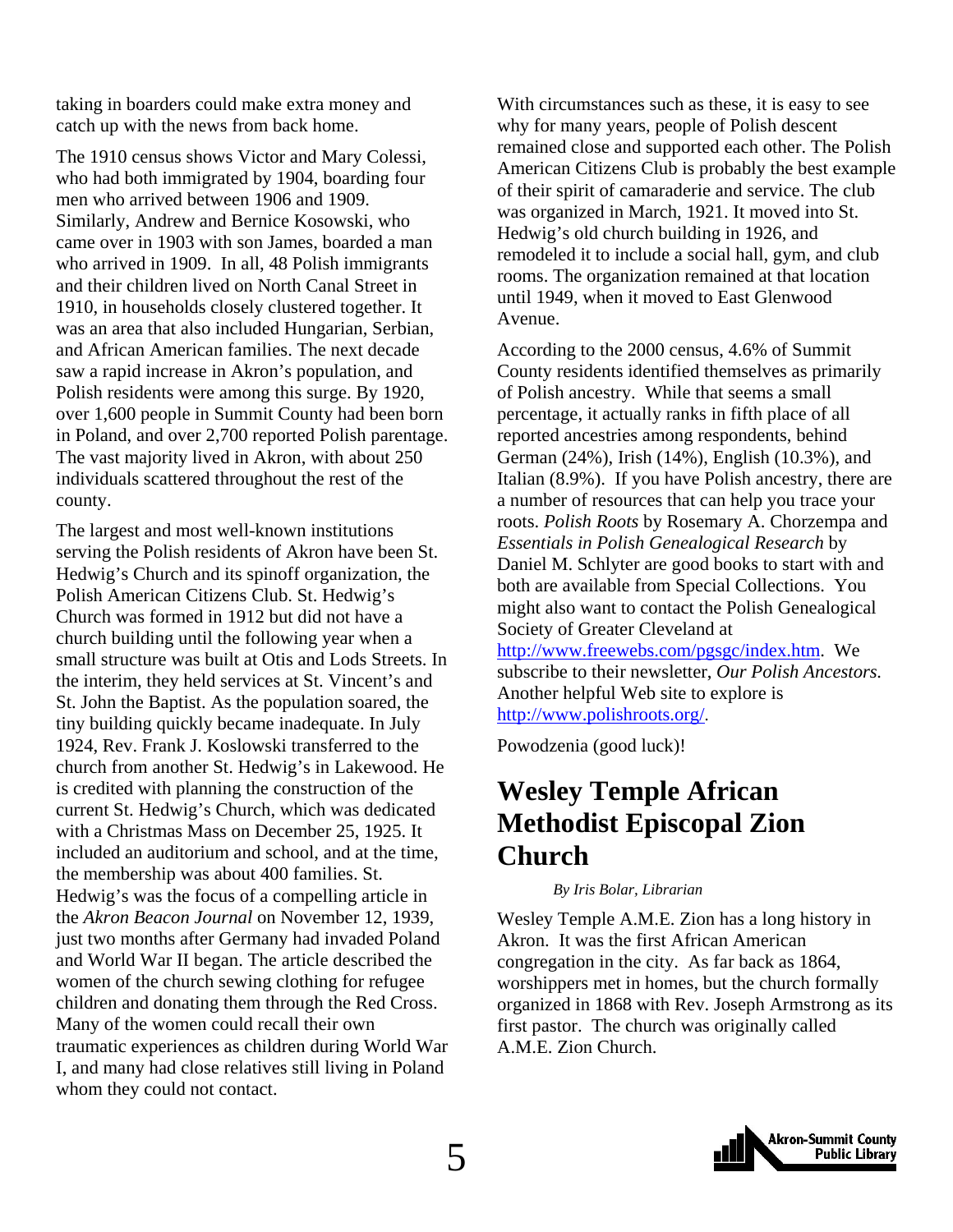For years, the congregation met in rented halls and in Bowen School on North Broadway. In 1870, the Ladies' Home Missionary Society worked to raise funds for a permanent church building. A lot on South High Street was purchased, and an old school was acquired and moved to the location. The effort of the congregation in securing a church of its own was met with the assistance of Akron businessman George W. Crouse. In his honor, the name was changed to Crouse Chapel A.M.E. Zion Church. The church was later renamed Wesley Temple to honor Mrs. Bell Smith Wesley, the person who raised the most money during a fundraising campaign. The High Street church was used for 46 years.

Rev. James Black became pastor in 1924 and purchased land for the current site on Prospect Street. The next pastor, Rev. Buford F. Gordon, continued with the plans for a new church. The new building was designed by black architect Herbert L. Wardner of Akron. Samuel Plato, a black contractor from Louisville, Kentucky, was hired to oversee its construction. The church was completed at a cost of \$170,000. Dedication of the new building took place in August of 1928. The neo-classical revival, red brick building with stained glass windows and fluted columns is still the home of the Wesley Temple Church. A three-floor educational wing was added in 1963.



During the Great Depression, Rev. J. E. Kennedy guided the church through financial hardships. The

church's Web site states, "It has been repeated over and over how Rev. Kennedy would lock the church and go fishing to avoid creditors who wanted to reclaim the pipe organ in church. Today Wesley Temple is still the only black congregation with a pipe organ." In 1945, the leadership of Rev. James P. Foote helped settle the church's financial burdens.

Wesley Temple and its members have always been in the forefront of local social issues, and its members have been leaders in the Akron community. The church was the location for the formation of the Akron NAACP. Member Ed Davis was Akron's first black councilman. Rev. Eugene Morgan Jr., appointed pastor in 1953, was the first black to serve on the Akron School Board. He also served as the board's president. Member Dr. E. Gates Morgan was the first black general surgeon in Akron. Vernon Odom served as the executive director of the Akron Urban League. Thaddeus Garrett Jr., member and later a minister at the church, had been an assistant to U.S. Representative Shirley Chisolm and President George H. W. Bush. In 1990, President and Mrs. Bush visited Wesley Temple to hear Rev. Garrett preach. On that occasion, President Bush spoke on the need to eliminate bigotry and racism in the United States.

This commitment to social activism stems from the history and mission of the African Methodist Episcopal Zion Church. The denomination was chartered in 1801 in New York but firmly established itself after separating from the white Methodist Episcopal Church in 1820. The word "Zion" was added to the name in 1848 to distinguish the church from the Philadelphia-based black Methodists. It became known as the "Freedom Church" and worked to promote salvation, racial justice, social harmony and education. Well-known members of the A.M.E. Zion denomination included Dr. W. E. B. DuBois, Harriet Tubman, Frederick Douglass, and Sojourner Truth.

Wesley Temple A.M.E. Zion has its place firmly set in Akron's history. The church was added to the National Register of Historic Places in 1994. In 1996, it received an Ohio Historical marker. *Today's Wesley Temple A.M.E. Zion Church* 

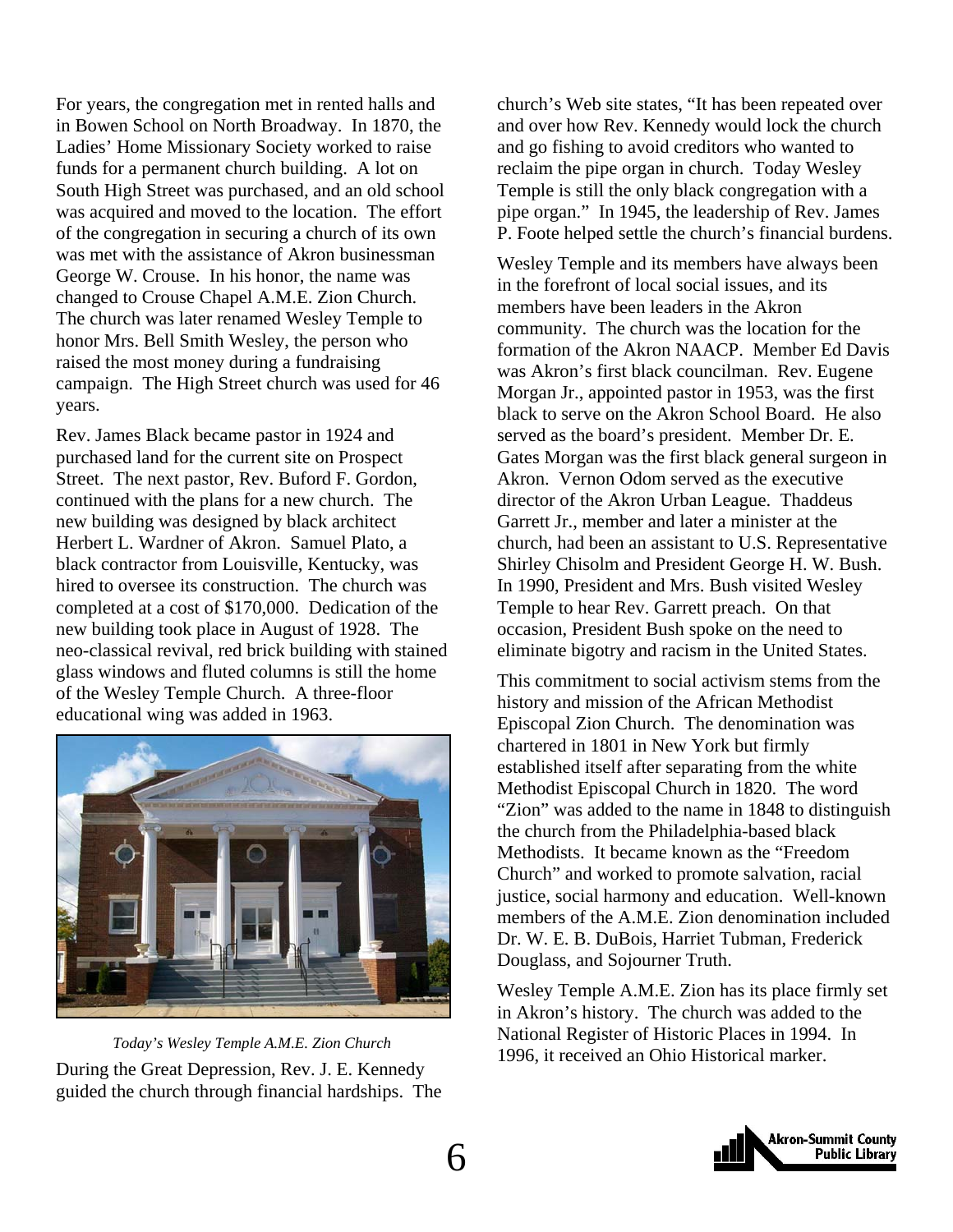# <span id="page-6-0"></span>**My First Research Trip: Lessons Learned and Treasures Found**

#### *By Judy James, Manager*

On a glorious sunny day in April, I set out from Akron for Washington Courthouse, Ohio to embark on my first genealogy research trip. As I traveled down State Route 62, I mentally checked off everything on my to-do list. After all, this is what we teach our beginning genealogy students - do your homework, make lists, and call ahead. Was I prepared? Did I forget anything?

Since I have been working on this branch of my family for many years, making a list of what I hoped to find was the easy part. Visits to the library, county archives, and several cemeteries were definites, and, with a little luck and research, possibly a visit to the site of the original homestead built by my fourth great-grandfather, John Orr, one of Fayette County's earliest settlers. What I discovered during my 36 hours in this charming and friendly town was due to following my own advice about good planning, serendipity and some guidance from those who went before me certainly played a role.

The week before my trip, I made the requisite phone calls to the library and archives. I was disappointed to learn that the public library's local history room was closed due to the renovation of their Carnegie library building. My next call was to the county archives where I spoke with Cathy who assured me that the "queens" of Fayette County genealogy would be on duty the morning of my arrival. For every site I planned to visit, I made a list of the records I hoped to find. These lists proved to be an incredible timesaver and helped to keep me focused.

My first visit was to the county archives where I was greeted by Mrs. Caroline Shaper. From the first moment, it was clear that she reigned over the archives. She was expecting me and had already pulled a thick folder of correspondence and documents made by another Orr family researcher, a cousin perhaps? As I carefully photographed the

original will and probate records of John Orr, she made copies of marriage and death records for me. In addition to his will and various other documents, the probate packet included an invoice for his black burial suit and white kid gloves! What a thrill it was to hold documents written and signed in his hand. The two hours I spent at the archives passed quickly and pleasantly. Mrs. Shaper even offered me lunch and a piece of birthday cake. As I prepared to leave, I asked if she would be able to point me in the direction of the site of the original homestead of John. The only clue I had was a cryptic description in a county history about its location on Sugar Creek near the Martinsburg Pike. It wasn't until then that she revealed that her grandfather, Mr. Garinger, had purchased John Orr's farm and she could tell me exactly where it was located. What were the chances?

My next stop was the old city cemetery tucked behind the Dairy Queen on the main drag. Although the stones were completely unreadable, I took numerous photos and pondered the lives of my ancestors who were buried there. My next stop was Washington Cemetery, the largest in the county. As cemeteries go, this one was hopping. The maintenance crew was in force, along with what appeared to be the entire high school girls' track team. I found what I was looking for, the graves of my third great-grandfather, Charles Cissna, and his daughter, my great-great-grandmother, Maria Orr, born in 1865, and, as the story goes, in the county courthouse where the family lived during her grandfather's tenure as sheriff. As I stood over her grave, I entreated her to help me with my research. I am fairly certain that I am not the only family historian who has done this! Because it was such a pleasant afternoon, I decided to wander the cemetery a bit more where I found graves of several other family members, as well as Trustin Adams, a great family friend and witness to John's will. My father, whose middle name is Trustin, suffered a fair amount of ribbing over the years about his unusual name, also the first name of his grandfather. Now that I know the origin of his name, it isn't nearly so amusing. By this time, it was starting to get dark, so I headed back to the motel where my frozen

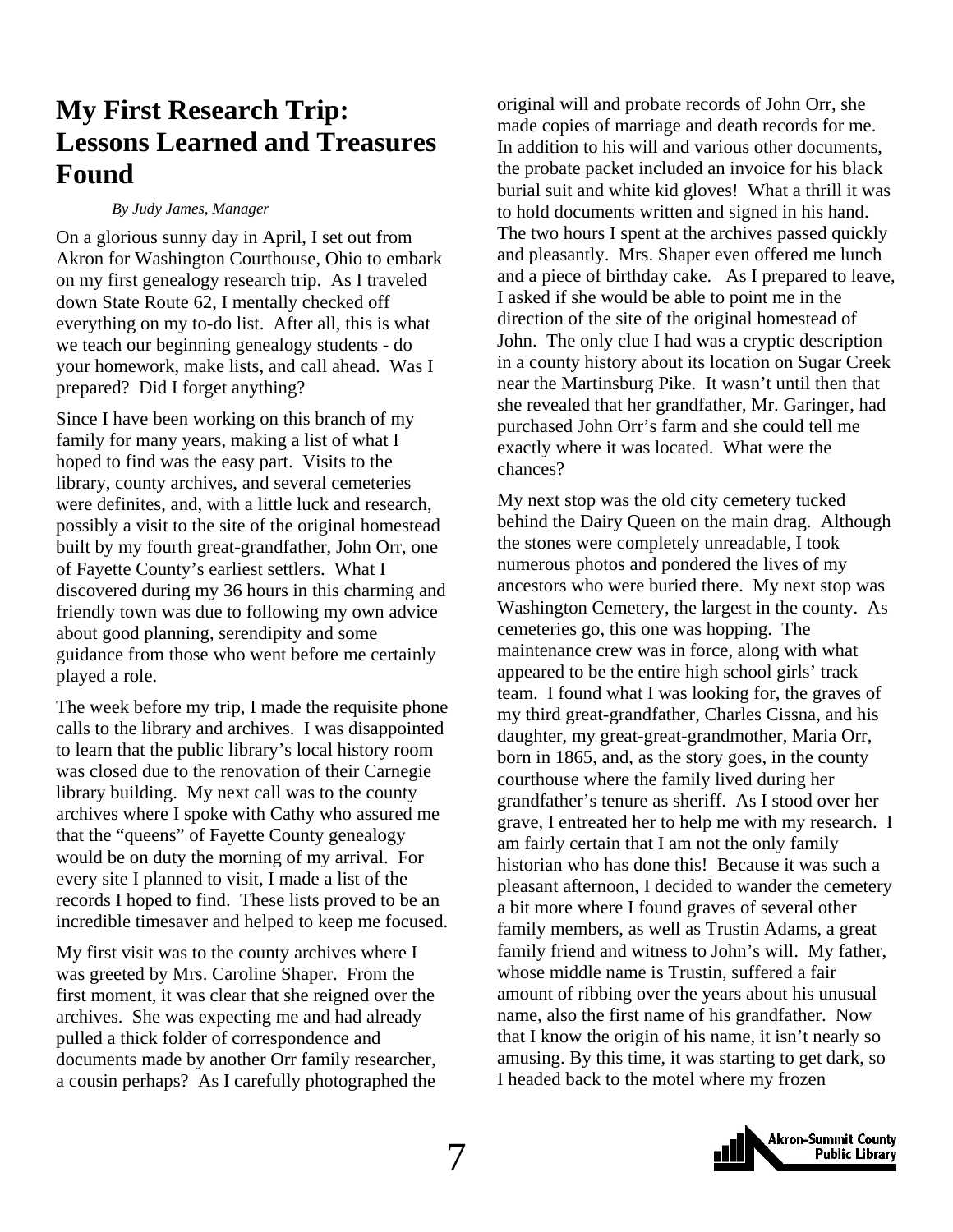Stouffer's dinner and a bottle of wine awaited. I used the rest of my evening to organize the information I had gleaned, plan the next day's research and make a phone call to Mr. Bonham whose farm outside of town was the site of a family cemetery. No answer, so I left a message.

The next day I was greeted by another beautiful day, perfect for cemetery exploring. I headed four miles outside of town to the Sugar Grove Methodist Church and cemetery. It was picture perfect, a neatly tended cemetery adjacent to a small brick gothic revival church. It didn't take long to find John Orr's grave. The surprise was that someone had placed a brand new stone next to John's weathered and broken original stone. Who would have done this? As with Maria, I asked John to help me with my research. At that moment I looked up to see a middle-aged man leave the church, headed to the mailbox on the road. Assuming it was the pastor, I approached him and explained why I was there. He asked if I would like to see the inside of the church. I never expected this – serendipity, or was John helping me out? It was simple, but had very pretty stained glass windows. I was delighted to discover that two windows were inscribed as memorials to ancestors who were members of the church. This was the church where my ancestors were baptized, married and buried. Following Mrs. Shaper's instructions, I turned out of the cemetery drive and drove about 200 feet to a white house she described – the site of John's original home from where he sold feed, straw, and hay.

Having left two unreturned phone messages for Mr. Bonham, I called one more time. Do I simply pull in his drive and knock on the door? Since my luck had been so good up to this point, I summoned my courage and did so. As it turned out, a knock on the door would not be necessary. As I pulled into the long drive, I was greeted by three very large and noisy dogs. Mr. Bonham greeted me and gave me permission to drive back to his field where I could park. Two farm gates later (another lesson – no clogs when visiting cemeteries!) and accompanied by my still-barking dog friends, I found the cemetery. Only four stones remain and only one was readable. Once again, I discovered another

shiny new stone, this one for John's wife and mother. I thought for sure that the farmer would know who was responsible, but he was nowhere to be found. Back to town for camera batteries, an essential that was not on my list, another lesson.

After a relaxing lunch on a blanket in the city park, I decided to explore downtown a bit. The beautiful courthouse retains the bullet holes from a riot in 1894, and the original courthouse/sheriff's office where Maria was born still serves as a county office. As I headed back to my car, I realized that I was parked directly across the street from the current sheriff's office. By this point I was feeling pretty brazen and walked right in. I was warmly greeted by Deputy Cotner. When I told him why I was there, he pulled out a binder of historical photographs of every sheriff's office in each of Ohio's eighty-eight counties, the work of retired Sheriff Bob Russell. Deputy Cotner insisted that I take Mr. Russell's home phone number. He was sure Mr. Russell would have information about Charles Cissna and would be happy to speak with me. That is a call I still need to make.

Late that afternoon I departed from Washington Courthouse feeling satisfied and successful. I had new documents to study, dozens of photographs to develop, possible leads for new contacts and/or cousins, and the satisfaction of having walked the ground where my ancestors settled almost two hundred years ago.

Was my trip a success? Most definitely. Thanks to pre-planning, good weather, helpful staff, and a little luck and serendipity, I gleaned much new information about my family. While none of what I discovered was particularly unexpected, what did surprise me was the gamut of emotions I experienced during my 36 or so hours in Washington Courthouse. From the delight of discovering a gravestone, to the awe of holding nearly two-hundred-year-old documents, to the peace I felt when I entered that country church, I felt a new emotional connection, not only to my ancestors, but to the place where they lived and the people who live there now. And isn't that what family history is about – discovering our connections?

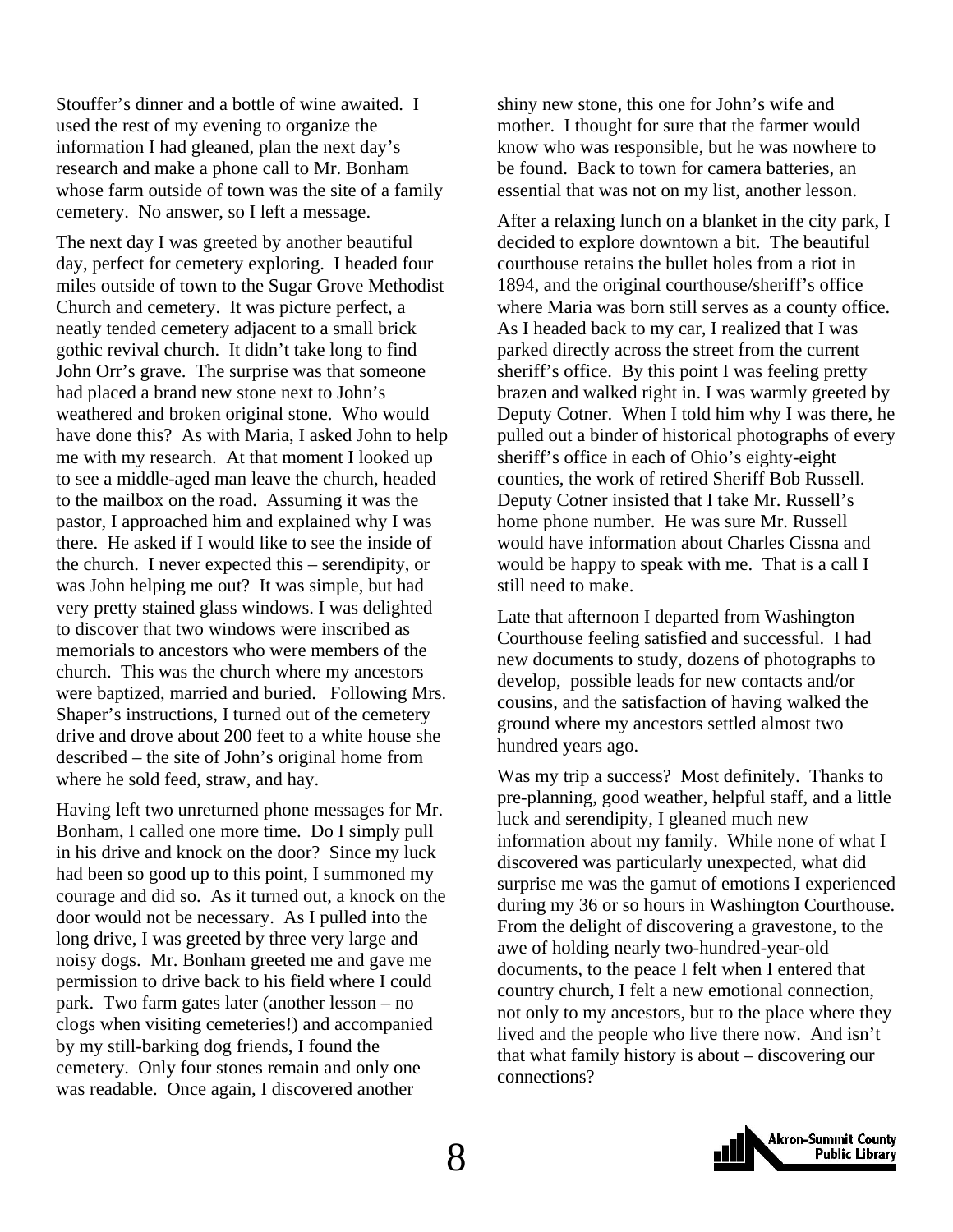# <span id="page-8-0"></span>**On Exhibit**

#### **Let Everybody Unite: Summit County in the Civil War**  Third Floor, Special Collections

This exhibit, a collaborative effort of the Akron-Summit County Public Library, the Summit County Historical Society and the Akron Symphony Orchestra, commemorates Summit County's role in the Civil War as told through the contributions of its residents. It was presented in conjunction with a concert and program by the Akron Symphony Orchestra observing the 200th anniversary of Lincoln's birth, A Lincoln Celebration, held in the Main Library Auditorium February 2.

On display are Civil War era artifacts from the Summit County Historical Society and photos, newspaper excerpts and books from the Special Collections Division. Items such as canteens, drums, and medals shed light on the soldiers' experiences while biographies and obituaries allow us to better understand their lives. Women's contributions are shown through their involvement in the Soldiers' Aid Society. Although no combat took place here, history was made nonetheless, and each and every person was affected by the war effort. The exhibit illustrates how Summit County's inhabitants pulled together through work and sacrifice to help speed the war's end.

# **Summit Memory Updates**

[Stan Hywet Hall & Gardens](http://www.stanhywet.org/) has joined the Summit Memory Project and contributed a collection of [early Akron images](http://www.summitmemory.org/cdm4/browse.php) captured by Willard Penfield Seiberling. Mr. Seiberling, son of F.A. and Gertrude Seiberling, was a successful businessman with a lifelong interest and skill in photography.

[The Archives of the History of American](http://www3.uakron.edu/ahap/)  [Psychology](http://www3.uakron.edu/ahap/) at the [University of Akron](http://www.uakron.edu/) has also joined Summit Memory and contributed the [David](http://www.summitmemory.org/cdm4/browse.php)  [P. Campbell Postcard Collection.](http://www.summitmemory.org/cdm4/browse.php) This collection contains more than 500 postcards from around Ohio.

The **Alumni Association of Akron City Hospital School of Nursing** has joined the Summit Memory Project. The Association contributed a [collection of](http://www.summitmemory.org/cdm4/results.php?CISORESTMP=results.php&CISOVIEWTMP=item_viewer.php&CISOMODE=grid&CISOGRID=thumbnail,A,1;title,A,1;contri,A,0;descri,200,0;none,A,0;20;title,none,none,none,none&CISOBIB=title,A,1,N;subjec,A,0,N;descri,200,0,N;none,A,0,N;none,A,0,N;20;title,none,none,none,none&CISOTHUMB=20%20(4x5);title,none,none,none,none&CISOTITLE=20;title,none,none,none,none&CISOHIERA=20;subjec,title,none,none,none&CISOSUPPRESS=1&CISOTYPE=link&CISOOP1=all&CISOFIELD1=relati&CISOBOX1=Alumni+Association+Akron+City+Hospital+School+Nursing&CISOOP2=all&CISOFIELD2=subjec&CISOBOX2=&CISOOP3=all&CISOFIELD3=descri&CISOBOX3=&CISOOP4=all&CISOFIELD4=CISOSEARCHALL&CISOBOX4=&c=all&CISOROOT=all)  [images](http://www.summitmemory.org/cdm4/results.php?CISORESTMP=results.php&CISOVIEWTMP=item_viewer.php&CISOMODE=grid&CISOGRID=thumbnail,A,1;title,A,1;contri,A,0;descri,200,0;none,A,0;20;title,none,none,none,none&CISOBIB=title,A,1,N;subjec,A,0,N;descri,200,0,N;none,A,0,N;none,A,0,N;20;title,none,none,none,none&CISOTHUMB=20%20(4x5);title,none,none,none,none&CISOTITLE=20;title,none,none,none,none&CISOHIERA=20;subjec,title,none,none,none&CISOSUPPRESS=1&CISOTYPE=link&CISOOP1=all&CISOFIELD1=relati&CISOBOX1=Alumni+Association+Akron+City+Hospital+School+Nursing&CISOOP2=all&CISOFIELD2=subjec&CISOBOX2=&CISOOP3=all&CISOFIELD3=descri&CISOBOX3=&CISOOP4=all&CISOFIELD4=CISOSEARCHALL&CISOBOX4=&c=all&CISOROOT=all) from the beginnings of the hospital and nursing school in the late 19th century.

In conjunction with an exhibit at the Lock 3 Akron History Museum, the [Akron Beacon Journal](http://www.ohio.com/), and the library added [The Times They Were A-Changin':](http://www.summitmemory.org/cdm4/browse.php)  [Akron Remembers 1968.](http://www.summitmemory.org/cdm4/browse.php) This collection contains images of the social unrest during summer of 1968 and oral history recordings from people who remember that pivotal year.

# **We would like to thank the following for their generous donations:**

Rick Acker for 1926 photograph of the annual employee outing of Herberich Hall and Harter.

Tim DeFrange for *Our Dietz-Dennate Ancestry* and *The Memories of Agnes Theresa Maglione-McMullen* by Timothy DeFrange.

Derf for *Punk Rock and Trailer Parks* by Derf.

Cheryl Engel for commemorative items from the final football game at the Rubber Bowl.

Mary Carroll Hancock for *Joseph Elias Carroll and Kinsfolk* by Mary Carroll Hancock.

Delores Jones for a 1959 Lake High School yearbook.

Janice Kelly for Walsh Jesuit and North High School yearbooks and class photographs.

Peter Shrope for CDRom: *Schropp/Schrope/Schrop/Shrope Family Genealogy.*

Mr. and Mrs. Brent Sisler for *Centennial History of Akron* and *History of Summit County, Ohio* by William Perrin.

Warren Skidmore for six books and thirty-two genealogy CDRoms.

Robert Weisberger for two bound volumes of biographical information about early Jewish community leaders and businessmen.

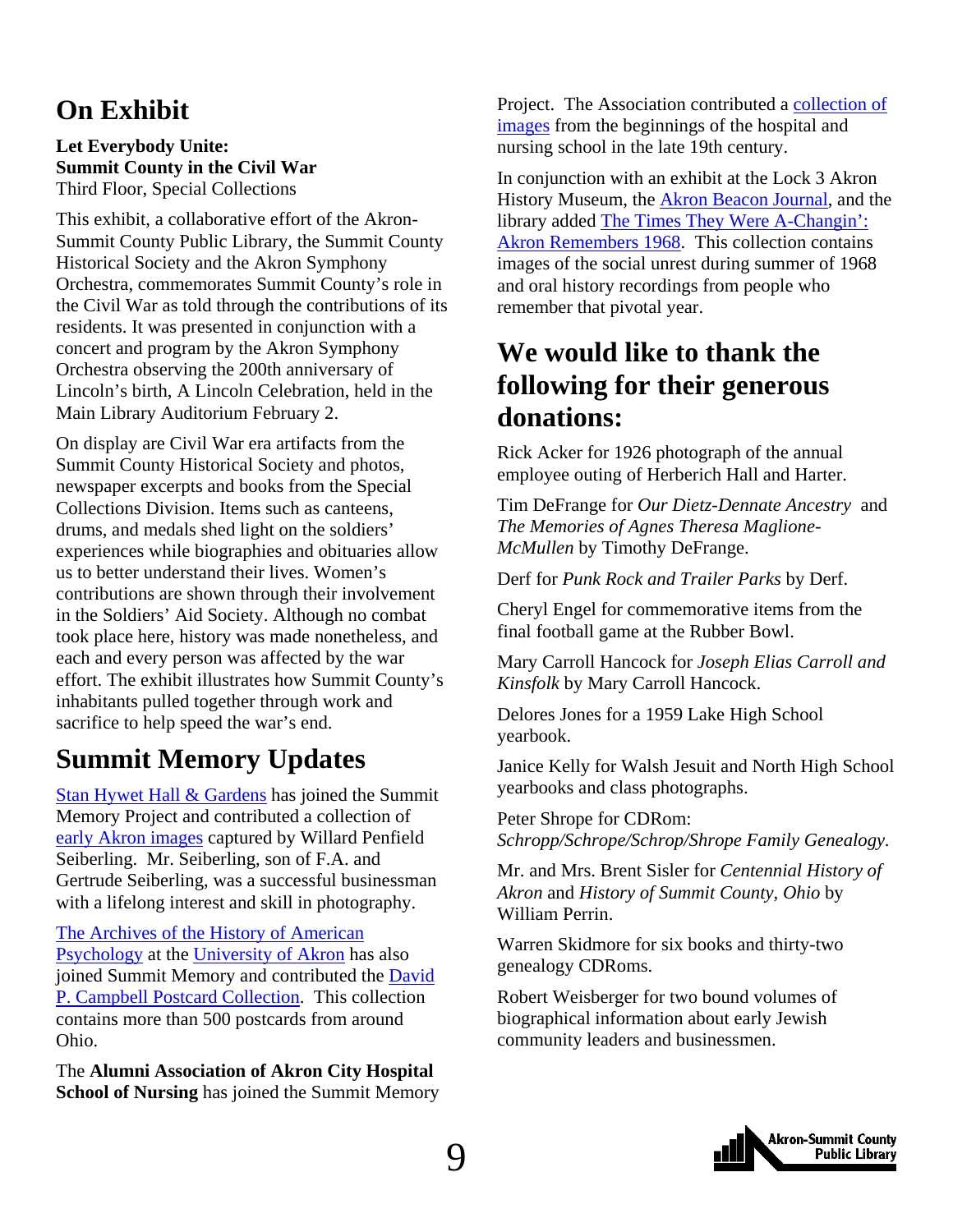# <span id="page-9-0"></span>**Workshops from Special Collections**

#### **Introduction to Internet Genealogy**

*Saturday, March 14, 2 – 4 pm* 

Overwhelmed by the abundance of genealogy information available online? Join us in Main Library's Computer Lab 2 as we discuss how to get the most from your family history web sleuthing. Learn about genealogy databases that are available through the Library, as well as how to find and evaluate many popular free genealogy web sites. As the emphasis will be on using electronic resources, basic computer skills are recommended. For more information or to sign up, contact us at 330.643.9030 or speccollections@akronlibrary.org**.** 

#### **Finding Your Immigrant Ancestors**

*Saturday, April 4, 2 – 4 pm OR Tuesday, April 7, 6:30 – 8:30 pm*  Many of us will find immigrant ancestors somewhere in our family tree. If your immigrant ancestor arrived in the U.S. between 1820 and 1940, this workshop can help you identify your immigrant ancestor and discover passenger lists and naturalization records. As we will be using electronic resources, basic computer skills are recommended. This workshop meets in Computer Lab 2, First Floor, Main Library. For more information or to sign up, contact us at 330.643.9030 or speccollections@akronlibrary.org**.** 

#### **Getting Started in Family History**

*Tuesday, May 5, 6:30 – 8:00 pm* Join us for an orientation for new family historians. This workshop includes an overview of the genealogical sources available at the Akron-Summit County Public Library, suggestions for getting started, and tips for organizing your research. We meet in the Special Collections Division, Third Floor, Main Library. For more information or to sign up, contact us at 330.643.9030 or speccollections@akronlibrary.org**.** 

#### **Finding Your Family in the US Census**

*Tuesday, June 2, 6:30 – 8:30 pm*  United States census records are rich sources of genealogical information. Join us to learn more

about using these valuable records in your family research. Learn how to effectively search the databases Ancestry Library Edition and Heritage Quest. As the emphasis will be on using electronic resources, basic computer skills are recommended. This workshop meets in Computer Lab 2 – First Floor, Main Library. For more information or to sign up, contact us at 330.643.9030 or [speccollections@akronlibrary.org](mailto:speccollections@akronlibrary.org)**.** 

# **Workshops from Summit County OGS**

#### **American Immigration History: Connecting Your Family and Historical Migration Patterns**

*Saturday, March 21, 1 pm at the downtown Akron-Summit County Public Library* 

Understanding immigration history can place your family in the context of worldwide population movements. It can also provide pointers about where to turn next when a roadblock is encountered in family history research. Amanda Epperson, Ph.D., will discuss the broad patterns of immigration to the United States from 1607 to the present day and will also focus on migration patterns in the United States, particularly Ohio. For more information, please see

[http://www.acorn.net/gen/chapinfo.html#MEETING](http://www.acorn.net/gen/chapinfo.html#MEETING_AND_PROGRAM) [\\_AND\\_PROGRAM.](http://www.acorn.net/gen/chapinfo.html#MEETING_AND_PROGRAM)

#### **Maps, Do You Know Where Your Ancestors Lived?**

#### *Saturday, April 18, 1 pm at the downtown Akron-Summit County Public Library.*

Join us for a presentation on different types of maps; top, plat, historical, migration. Find out how they can be useful in researching your ancestors. You'll find out what the area looked like and how your ancestors might have moved from here to there! We'll take a trip up to Special Collections after the presentation to look at the different maps available and explore them hands on. For more information, please see [http://www.acorn.net/gen/chapinfo.html#MEETING](http://www.acorn.net/gen/chapinfo.html#MEETING_AND_PROGRAM) [\\_AND\\_PROGRAM.](http://www.acorn.net/gen/chapinfo.html#MEETING_AND_PROGRAM)

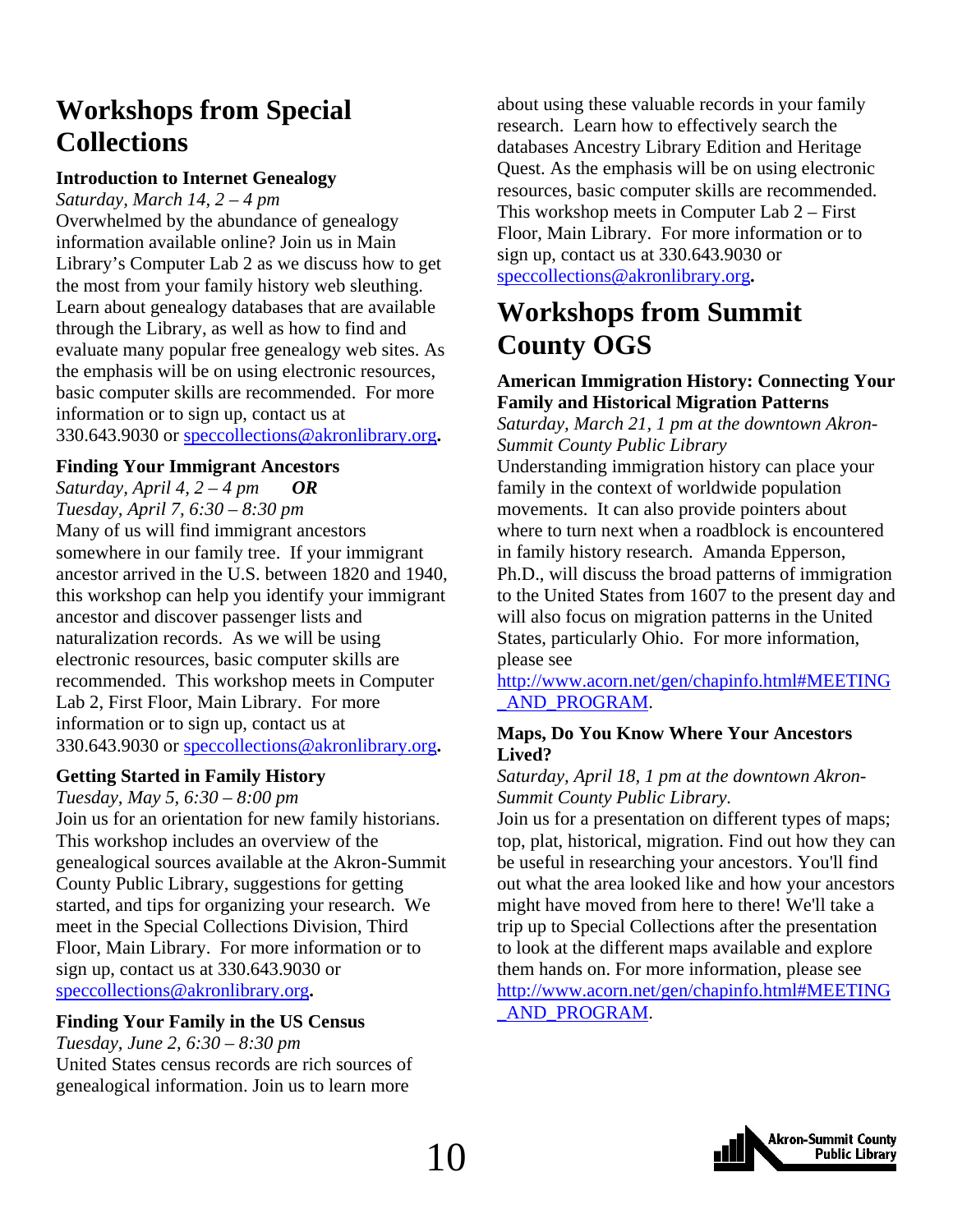#### <span id="page-10-0"></span>**What's Out There? Searching For Your Military Ancestor**

*Saturday, May 16, 1 pm at the downtown Akron-Summit County Public Library.* 

Flora L. VerStraten, President of the Jefferson County Chapter of the OGS, will share her knowledge of military research. She will provide handouts, rich in sources from books, county and federal records and internet sources available. There will be time for questions and discussion. If you've had success in researching a veteran, please come prepared to share what worked for you! For more information, please see

[http://www.acorn.net/gen/chapinfo.html#MEETIN](http://www.acorn.net/gen/chapinfo.html#MEETING_AND_PROGRAM) [G\\_AND\\_PROGRAM.](http://www.acorn.net/gen/chapinfo.html#MEETING_AND_PROGRAM)

# **New to the Collection**

#### **Alabama**

American seamen, 1867-1872 Blount County marriage index, 1820-1991 Calhoun County marriage index, 1833-1868 Clarke County marriage index, 1812-1891 Cullman County marriage index, 1877-1899 Death notices (local and foreign) from papers and notes of Charles J. Torrey III. Multiple vols. Escambia County marriage index, 1879-1892 Higgins Mortuary records, 19th-early 20th centuries, Mobile: extracted from original mortuary records of 1930s deaths. Marion County marriage index, 1886-1895 Randolph County marriage index 1895-1905 Roche-McKay funeral records 3 vols

#### **Connecticut**

Family secrets: 18th and 19th century birth records found in Windham County…

#### **Delaware**

Colonial Delaware soldiers and sailors, 1638-1776

#### **District of Columbia**

Marriage records index: June 28, 1877 to October 19, 1885

#### **Indiana**

Abstracts of obituaries in the Western Christian Advocate, 1834-1850 Moving west of the Appalachians, 1760-1818

#### **Kentucky**

1860 Barren County slave index Barren County marriage index, 1799-1910 Bourbon County marriage index, 1786-1897 Calloway County cemeteries: heart of the Jackson purchase Cemetery records, Mercer County and surrounding areas. Multiple volumes Christian County marriage index 1797-1900 Edmonson County, unrecorded and updated cemeteries Floyd County marriage index, 1803-1860 Floydsburg Cemetery Harrods Creek Cemetery Hart County cemeteries, revised and updated Marshall County marriage records 1842-1949 Monroe County cemeteries Pewee Valley Cemetery Shiloh United Methodist Church Cemetery A survey of African-American cemeteries, Oldham County

#### **Michigan**

Bethel Church cemetery, Freedom Township, Washtenaw County, Michigan Cemetery inscriptions of Saline Township, Washtenaw County Directory of cemeteries of Washtenaw County Early records, Southfield United Presbyterian Church, Oakland County Eaton County cemeteries: Vermontville Township Family maps of Eaton County: with homesteads, roads, waterways, towns, cemeteries, railroads and more Gazetteer of the state of Michigan Harper-Mulligan Funeral Home records 1933-49 History of Berrien and Van Buren counties, with illustrations and biographical sketches... History of St. Joseph County with illustrations... Inscriptions of Lodi Township, Washtenaw County Marriage returns for Oakland County, 1836-1884 Naturalization records, Oakland County, 1827-1906 Oakland County, divorce records for 1839-1865 Oakland County, 1857 plat map transcription

Oakland County, State census for the year 1845



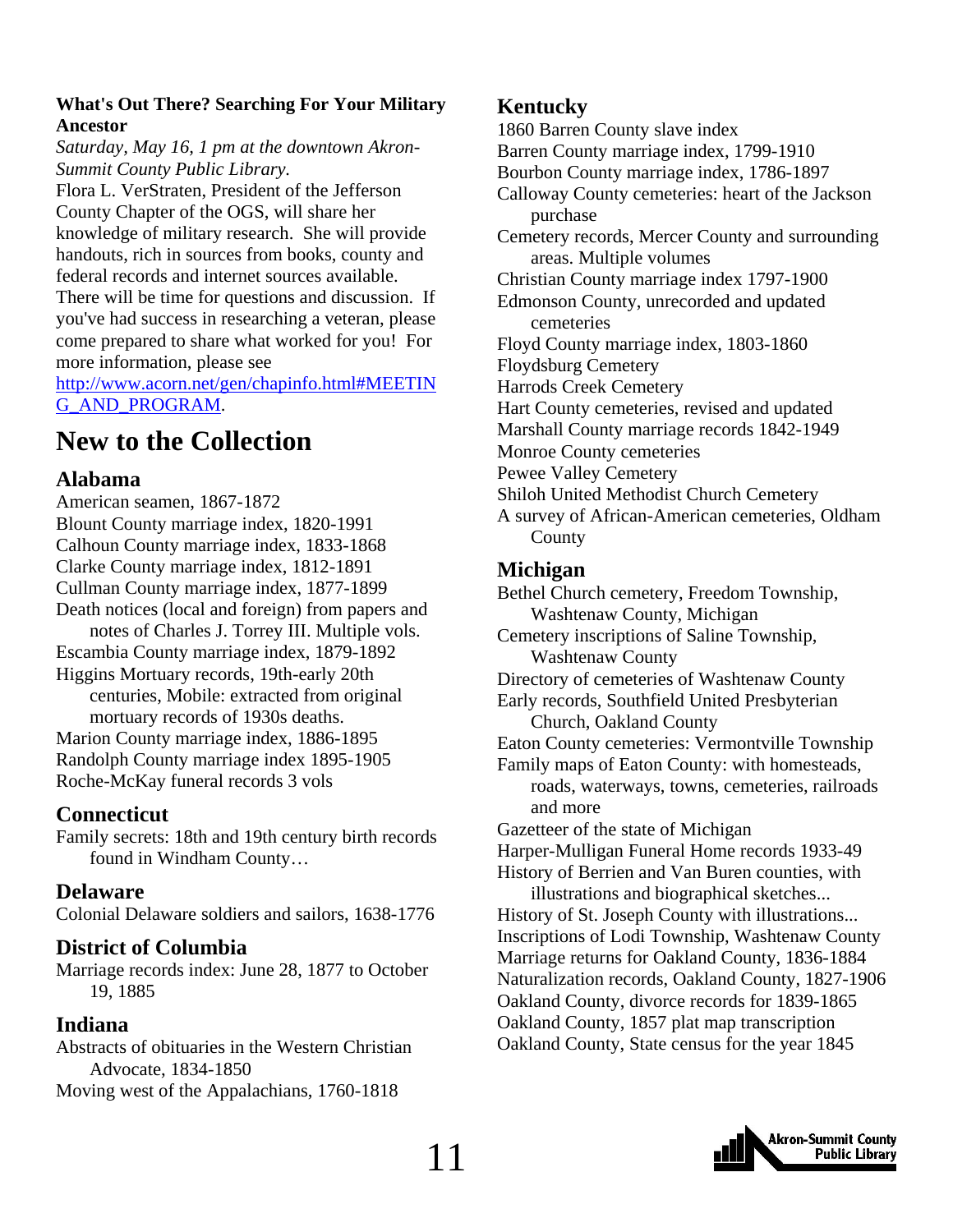#### **Michigan (continued)**

Oakland County, cemeteries: Birmingham and West Bloomfield; Commerce Township; Farmington and Farmington Hills; Holly Township; Independence Township; Milford Township; Lakeside Cemetery (Holly Township, Sexton's records); Oak Hill Cemetery; Oak Hill Cemetery in Pontiac; Rose Township; Roseland Park Cemetery; St. Mary's and Royal Oak cemeteries; Southfield Township; Troy Township; White Lake Township Pioneer history of Eaton County, 1833-1866 Royalton Township (cemeteries) Washtenaw County, plat maps, 1856 and 1864

#### **Mississippi**

Lauderdale County marriage records, Books A, A-1, B-1, I-A 1839-1884

#### **New Hampshire**

Colonial era history of Dover Dover death records, 1887-1937

#### **New Jersey**

Abstracts of the deaths and marriages in the Hightstown Gazette, vols. 1, 3, 4, 1861-1885 Early church records of Salem County, containing a brief summary of events… The historical directory of Sussex County One hundred years of the Sussex Register and County of Sussex, 1813-1913 Passaic County military service records from World War I and other wars

#### **New York**

Membership records of Seventh Day Baptist churches in western New York and northwestern Pennsylvania, 1800-1900 Old burying grounds within Harriman and Bear Mountain state parks The register of New Netherland, 1626-1674 Westchester patriarchs: a genealogical dictionary of Westchester County families prior to 1755

#### **North Carolina**

Abstracts of obituaries in newspapers of Stokes County, 1915-1976

Beaufort County Works Progress Administration cemetery records Burke County death certificates, 1913-1924 Burying grounds, graveyard, and cemeteries of Buncombe County The cemeteries of Jackson County Cemetery Records of Forsyth County Cleveland County, death certificates Duplin County gravestone records Early Buncombe County African-American marriage records, 1814-1868 Early marriage bonds of Haywood County, 1808-70 Early years of Gates County cemetery and death records The gravesites of Chatham County Guilford County cemeteries Pasquotank County cemeteries Jones County cemeteries

#### **Ohio**

25th anniversary: Coshocton County Chapter of the Ohio Genealogical Society Abstracts from miscellaneous Delaware County newspapers, 1821-1857 America's match king: Ohio Columbus Barber, 1841-1920 Ancestral charts of Ottawa County Genealogical Society members Ancestral surname index [Franklin County] Bedford Township, Meigs County: road tax, 1897; teacher's term report to the township clerk, 1877-1888; school register, 1905-1907 Belmont County in World War I Berlin Township cemeteries, Delaware County Berkshire Township cemeteries, Delaware County Bible records from Ohio daughters The Bradford fire, 1920: how a big fire changed a small town [Miami County] A brief history of Bedford Township (Meigs County) Brown Township cemeteries, Delaware County Calvinists incorporated: Welsh immigrants on Ohio's industrial frontier Cemeteries, Warren County Cemeteries of Miami County Cemeteries of Olive Township, Meigs County Cemetery inscriptions of Pleasant Township, Perry County: including obituaries and vital statistics

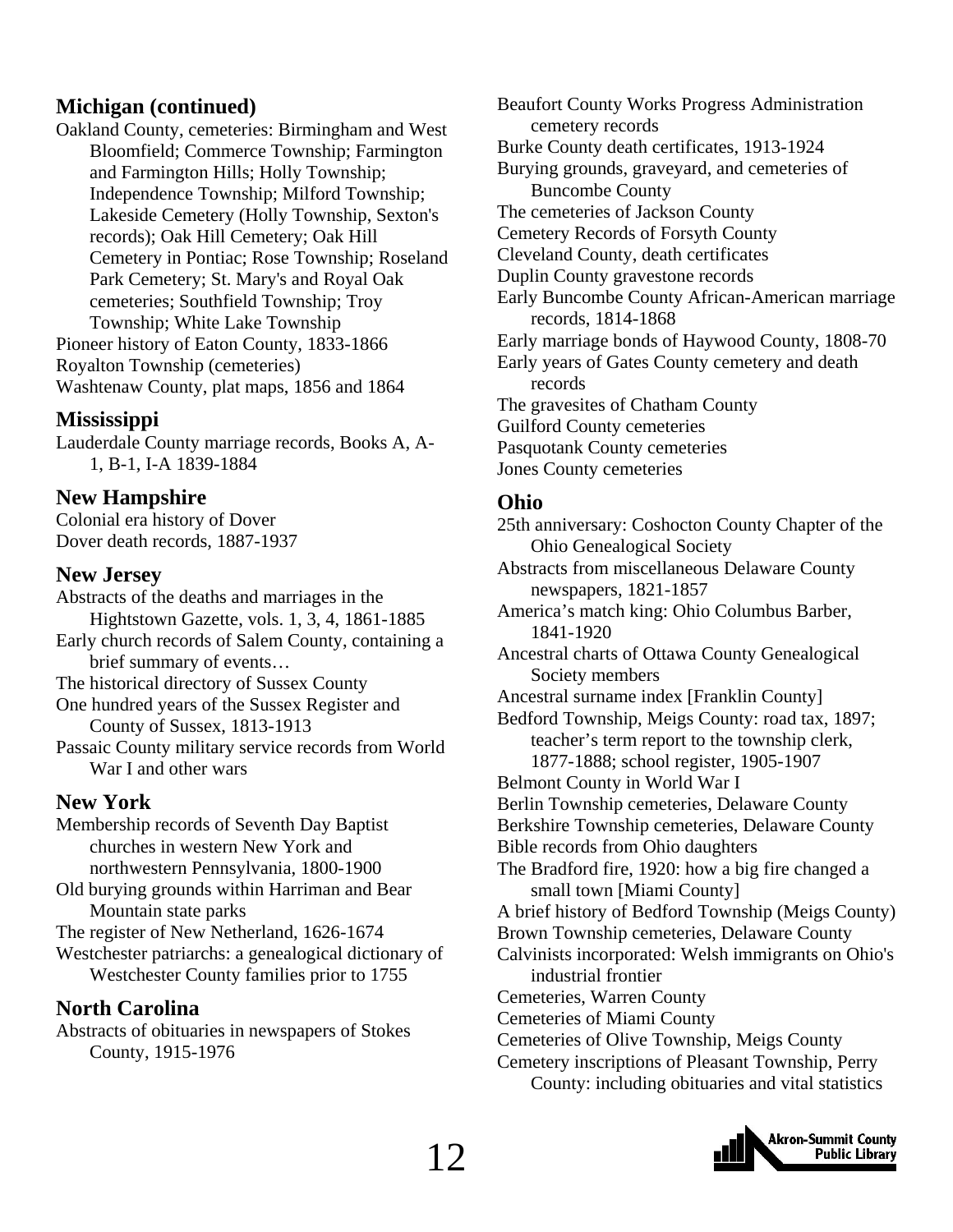#### **Ohio (continued)**

Cemetery transcriptions, Springfield Township, Summit County

Chappelear Co. and Chappelear & Kaufman funeral home records, 1912-1913 [Knox County]

Churchbook of St. Jacobus/St. James Evangelical Lutheran Congregation, 1835-1891: Marion Township, Hocking County

Churchbook of the Evangelical Lutheran St. Paul's congregation, 1836-1891: Berne Townsip, Fairfield County

Churchbooks of the Betzer Union/Zion Reformed Church, 1817-18881:Bloom Township, Fairfield County

Churchbooks of the Lutheran and German Reformed congregations of the Glick/Salem (Union)/Brick Church, 1808-1915: Bloom Township, Fairfield County

Collections of bits and pieces of Sutton Township history (Meigs County)

Concord Township cemeteries, Delaware County

Crawford County directory, 1900: Bucyrus city directories, 1888-89 and 1892-93

Davids German Reformed Church, Madison Township, Franklin County and the Winchester Charge, 1839-1900

Death records, Meigs County

Delaware County and grantee-grantor index, land records, 3 vols. 1800-1835

- Delaware County names index from the Military History of Ohio: 1886 soldiers edition
- Delaware County news items, 1828-1899
- Delaware County will book no. 4: 1859-1869
- Delaware-Troy Township Cemeteries, Delaware **County**

Early history and war record of Wilkesville and Salem (Meigs County)

1827 quadrennial enumeration of adult white males of Miami County

Every name index to Franklin County Court of

Common Pleas order books, 2 parts, 1816-1827

Fairfield County marriages, 1800-1879

- Fairfield County will and estate abstracts
- Fairfield Trace surname index, 1979-2005
- Family Bible records [Fairfield County]

The First Regular Baptist Church and other Baptist churches of Columbus & central Ohio, 1825-44 Floral Hills Memory Gardens, Pleasant Township, Fairfield County Fulton County: celebrating 150 years Genealogical abstracts from the Lancaster Gazette. 1826-1910 Genealogical abstracts from the Lancaster Eagle newspaper, 13-July 1815 to 14 October 1837 Genealogical index to chancery book volumes, 1840- 1846, Franklin County Court of Common Pleas Genealogical name index to the Ohio Supreme Court records, Franklin County, vols. 1-4 with references to dates 1783-1839 Genoa-Harlem Township cemeteries, Delaware County Grohe funeral home records, Mount Vernon 1950-58 Guide to cemetery locations: Fairfield County Heidelberg Reformed Church: church history and registers I and II: Stoutsville, Clear Creek Township, Fairfield County Hocking County cemetery surnames Honored & remembered: veterans and servicemen/women of Crawford County Indentures of Fairfield County, 1824-1880 Illustrated historical and business review of Meigs County for the year 1891 Index and genealogical notes to "Sellsville, ca 1900" by Carl H. Weisheimer [Franklin County] Index, Clark County, newspaper abstracts Index of applications of the Pioneer Families of Crawford County: file numbers 001-530 Franklinton: history and heritage Frontier miscellany concerning the OhioMilitia Miami County and the War of 1812 Index, Beside the Stillwater [Montgomery County] Index of Bahmer's Centennial History of Coshocton County Index to combination atlas map of Fairfield County, 1875 Index to naturalizations of Fairfield County, 1823 Index to newspaper obituaries, Coshocton County,

1826-1908 Index to probate records, Washington County, 1851- 1900

Index to the atlas of Perry County, 1875

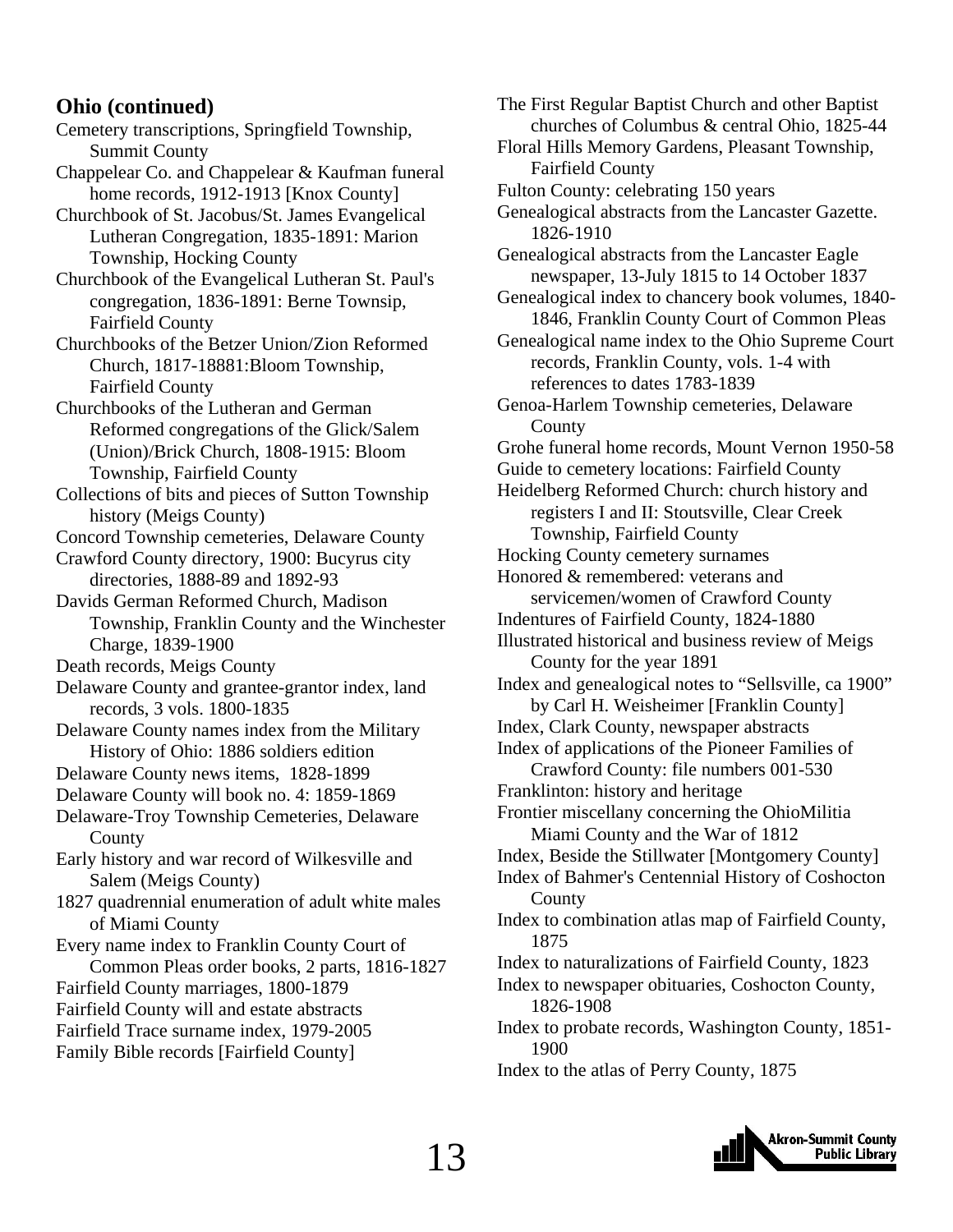#### **Ohio (continued)**

Index to the book Fulton County, Ohio: 1850-1976 Infirmary records, Fairfield County, 1848-1910 Jobs/Hiobs Union Church German Reformed and Lutheran, Violet Township, Fairfield County Kingston-Porter-Trenton Township cemeteries, Delaware County The ladies of the George Washington Chapter, the Daughters of the American Colonists Lakeview Cemetery: Port Clinton Liberty-Orange Township cemeteries, Delaware **County** Liberty remembers: veterans and servicemen/women of Crawford County Liberty Township trustee records, Fairfield County, 1835-1866 List of male inhabitants over the age of 21 in Delaware County, in the year 1835 Lucas Sullivant: Sept. 22, 1765-Aug. 8, 1823 Maple Grove Cemetery, Pleasant Township, Fairfield County Marlboro-Oxford Township cemeteries, Delaware County Marriage consents, Crawford County, 1832 to 1900 Marietta genealogy notes Meigs County World War II soldiers Mercer County recorder's office original land entries, 1829-1842 Miami County 1931 atlas Miami County family histories: Tired Iron book Miami County Historical and Genealogical Society: membership 5-generation charts Miller & O'Brien funeral home records, Mount Vernon. 1920-1950 multiple vols. Miller Brothers funeral home records, Mount Vernon. 1913-1918 multiple vols. Mt. Zwingli German Reformed Church, 1840-1932: Rushcreek Township, Fairfield County Morgan County birth book I, 1867-1884 Name index to the Franklin county plat maps: 1842, 1856, 1883 New guide to cemetery locations in Perry County, 3rd ed. Newspaper obituaries of burials in Plainfield Cemetery, Plainfield [Coshocton County] Obituaries 1872-73, & 1876-77 (Meigs County)

Obituaries and memorial cards of some Ottawa County people Ottawa County first families Perry County health department index 1908-2007 Perry County school land vote: a list of voters for the sale of section 16 Portage Township cemeteries, Ottawa County: Christy Chapel, Dwelle and Shook cemeteries Pre-1900 obituaries & death notices, Perry County Quadrennial enumerations, Fairfield County 1831- 1847 Quadrennial enumeration of adult white males, Miami County, 1835 Radnor-Thompson Township cemeteries, Delaware County Records of the Zion Lutheran and Reformed Church, Thorn Township, Perry County Reports of births, Perry County, 1882-1883 St. John Evangelical Lutheran Church: Lithopolis, Bloom Township, Fairfield County. 1853-1920 St. Thomas Evangelical German Lutheran congregation, 1842-1889:Madison Township, Fairfield County Scioto Township cemeteries, Delaware County Shaking the family tree: a sampling of Delaware County Common Pleas court records pre-1900 Sines history of Meigs County A study of the history of Meigs County There are no strangers at the feast: Catholicism and community in northeastern Ohio Those who gave all: Meigs County World War II soldiers killed in the war To dwell with fellow clay: the story of the East Cleveland Township Cemetery Trinity Lutheran Church, Marcy-Ashville, Pickaway County Trinity (Sponagle) Lutheran Church: baptism, confirmation and marriage records (1842-1982): Bern Township, Fairfield County **Pennsylvania**  The cemeteries of Colebrook Township, East Keating Township, Grugan Township, Leidy

Township, Noyes Township and West Keating Township, Clinton County

Cemeteries of Columbia County, vols. 2-5 Cemeteries of northern Columbia County

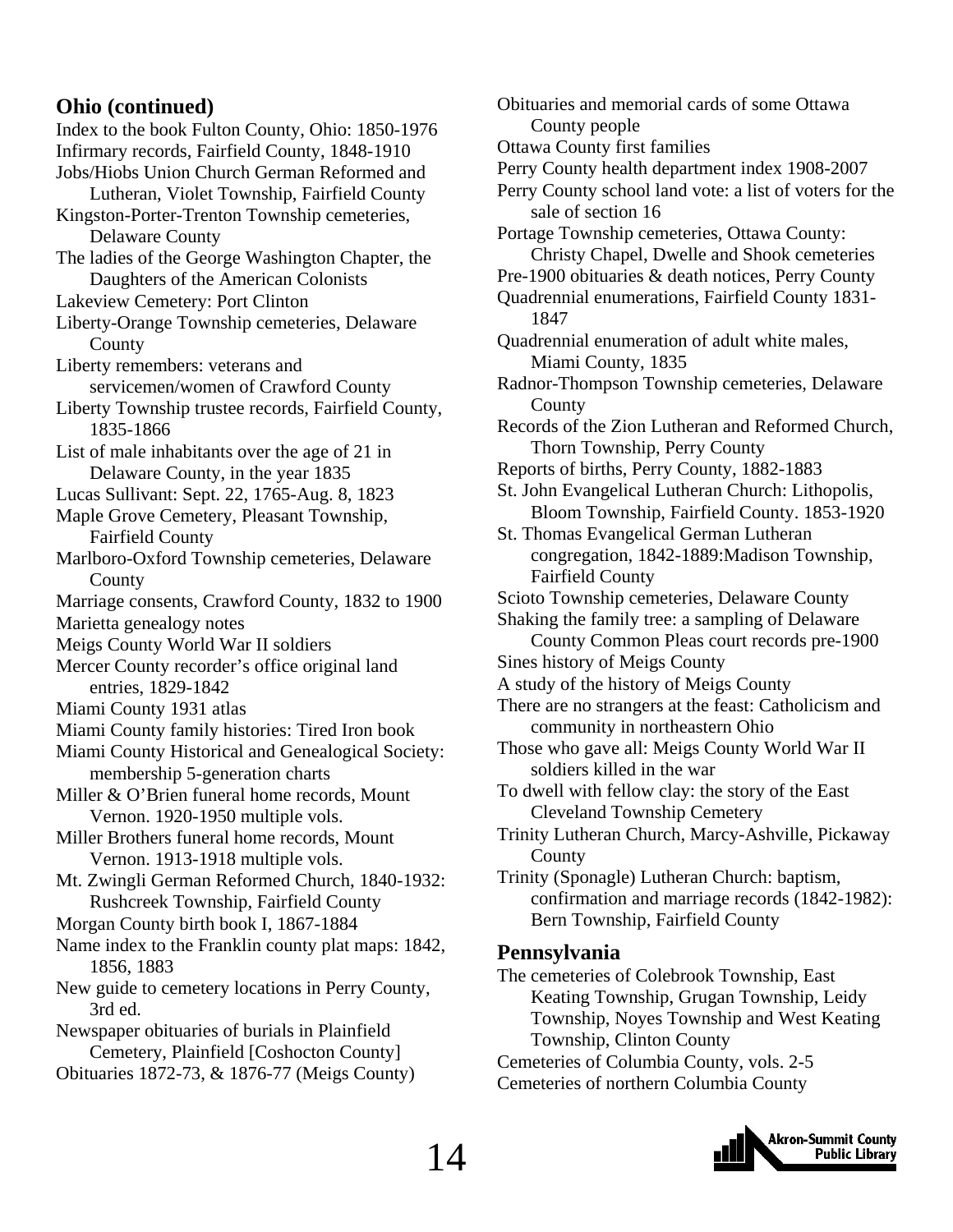#### **Pennsylvania (continued)**

The cemeteries of Dunnstable Township, Clinton **County** 

- The cemeteries of Gallagher, Wayne Pine Creek Townsips, and Avis Borough, Clinton County
- The cemeteries of Woodward Township, Clinton County
- Church membership 1857-1881: "the pioneer days" of the Methodist [Clinton County]

Clinton County court naturalization records

- Clinton County divorce court records: December 1867 – June 1993
- Court of Common Pleas records, 1813-1824: Lebanon County

The Cowan's Gap CCC Camp of Fulton County

Marriages and deaths, 1865-1884, from Fulton County newspapers

St. Matthew's Roman Catholic Church, Tyrone, PA: church records

- Sideling Hill CCC, CPS and POW camps of Fulton County
- United States direct tax of 1798 for Fulton County, Pennsylvania

### **South Carolina**

African-American cemeteries, Anderson County

### **Tennessee**

Carroll County marriage index 1839-1950 From whence we came: the history of Greater Pleasant View Baptist Church, 1894-1999 Monroe County, Tennessee, tombstone inscriptions: W.P.A. records Polk County marriage index, 1894-1898

# **Virginia**

1890 Bland County property tax records Bland County court order book 1872-1891 Bland County, deed book, v. 1 Bland County index to wills from 1754-1830 Bland County obituaries and death records from the archives of the Virginia State Library Bland County will book, v. 1 The colonial churches of St. Thomas' Parish, Orange County, Virginia: with notes on sites in Orange, Greene and Madison counties Deed and will abstracts of Stafford County, 8 May

1780 -13 March 1786

Jamestowne ancestors, 1607-1699: commemoration of the 400th anniversary of the Landing at James Towne, 1607-2007 More obituaries of Bland County, 1870-2004

The stones bear witness [Bland County]

## **West Virginia**

Fayette County, West Virginia: marriages for 1903 through 1931; personal property tax records for 1831 and 1833 Graveyard history of Morgan County The history of Taylor County A history of the town of Bath (Berkeley Springs) Land book number 1 [Taylor County] Morgan County death records, 1865-1903 Morgan County births, 1865-1904 Morgan County marriage records (1865-1903) Morgan County marriage records, 1820-1865 Morgan County obituaries Sistersville and Tyler County

#### **Military**

American women and the U. S. armed forces: a guide to records of military agencies...

The Salem Light Guard: Company G, 36th Regiment, Ohio Volunteer Infantry, Marietta, Ohio, 1861-1865

Tears on the Bluestone: a Civil War portrait of Mercer County, Virginia, now West Virginia

#### **Native Americans**

Indians from New York in Wisconsin and elsewhere Indians from New York, vol. 3

### **New England**

Early New Englanders and kin: a genealogical tree of more than 12,000 inter-related individuals…

### **Reference**

The Trans-Mississippi west, 1804-1912

### **Ireland**

Basic guide to Irish records for family history

Erin's sons: Irish arrivals in Atlantic Canada

Finding your Irish ancestors: unique aspects of Irish genealogy

Irish emigrants in North America: part 4 & part 5